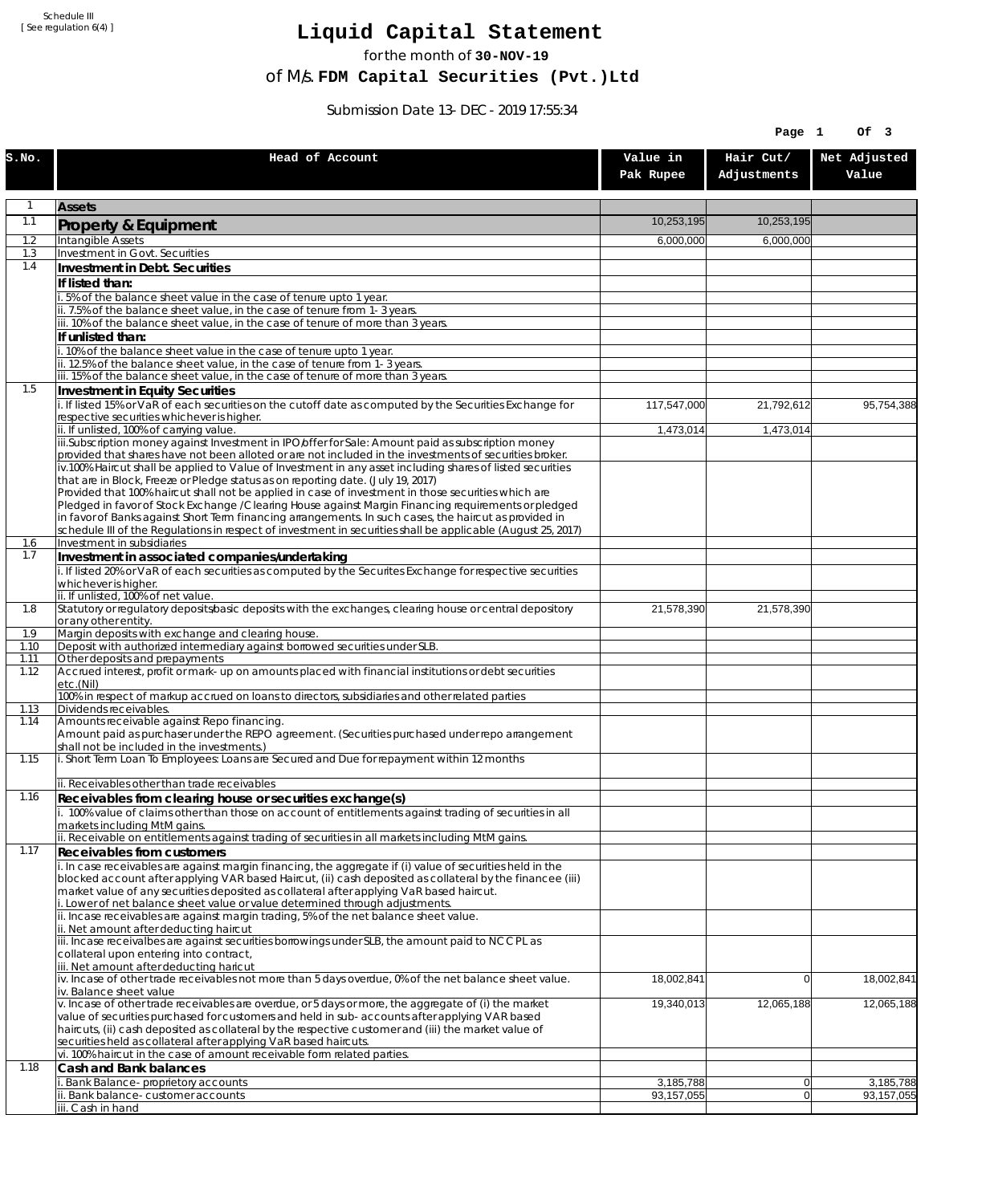Schedule III [ See regulation 6(4) ]

## **Liquid Capital Statement**

for the month of **30-NOV-19**

of M/s. **FDM Capital Securities (Pvt.)Ltd**

Submission Date 13-DEC-2019 17:55:34

| Hair Cut/<br>Net Adjusted<br>Head of Account<br>Value in<br>S.NO.<br>Adjustments<br>Value<br>Pak Rupee<br>1.19<br>290,537,296<br>73,162,399<br><b>Total Assets</b><br>$\overline{2}$<br>Liabilities<br>2.1<br>Trade Payables<br>. Payable to exchanges and clearing house<br>ii. Payable against leveraged market products<br>iii. Payable to customers<br>$\mathbf{0}$<br>96.361.488<br>96,361,488<br>2.2<br><b>Current Liabilities</b><br>. Statutory and regulatory dues<br>ii. Accruals and other payables<br>iii. Short-term borrowinas<br>iv. Current portion of subordinated loans<br>v. Current portion of long term liabilities<br>vi. Deferred Liabilities<br>vii. Provision for bad debts<br>viii. Provision for taxation<br>ix. Other liabilities as per accounting principles and included in the financial statements<br>2.3<br>Non-Current Liabilities<br>i. Long-Term financing<br>a. Long-Term financing obtained from financial instituion: Long term portion of financing obtained from<br>a financial institution including amount due against finance lease<br>b. Other long-term financing<br>ii. Staff retirement benefits<br>iii. Advance against shares for Increase in Capital of Securities broker: 100% haircut may be allowed in<br>respect of advance against shares if:<br>a. The existing authorized share capital allows the proposed enhanced share capital<br>b. Boad of Directors of the company has approved the increase in capital<br>c. Relevant Regulatory approvals have been obtained<br>d. There is no unreasonable delay in issue of shares against advance and all regulatory requirements<br>relating to the increase in paid up capital have been completed.<br>e. Auditor is satisfied that such advance is against the increase of capital.<br>iv. Other liabilities as per accounting principles and included in the financial statements<br>2.4<br><b>Subordinated Loans</b><br>. 100% of Subordinated loans which fulfill the conditions specified by SECP are allowed to be deducted:<br>The Schedule III provides that 100% haircut will be allowed against subordinated Loans which fulfill the<br>conditions specified by SECP. In this regard, following conditions are specified:<br>a. Loan agreement must be executed on stamp paper and must clearly reflect the amount to be repaid<br>after 12 months of reporting period<br>b. No haircut will be allowed against short term portion which is repayable within next 12 months.<br>c. In case of early repayment of loan, adjustment shall be made to the Liquid Capital and revised Liquid<br>Capital statement must be submitted to exchange.<br>ii. Subordinated loans which do not fulfill the conditions specified by SECP<br>2.5<br>96,361,488<br>96.361.488<br>0<br><b>Total Liabilites</b><br>3<br>Ranking Liabilities Relating to:<br>3.1<br>Concentration in Margin Financing<br>The amount calculated client-to- client basis by which any amount receivable from any of the<br>financees exceed 10% of the aggregate of amounts receivable from total financees.<br>3.2<br>Concentration in securites lending and borrowing<br>The amount by which the aggregate of:<br>(i) Amount deposited by the borrower with NCCPL<br>(Ii) Cash margins paid and<br>(iii) The market value of securities pledged as margins exceed the 110% of the market value of shares<br>borrowed<br>3.3<br>Net underwriting Commitments<br>(a) in the case of right issuse : if the market value of securites is less than or equal to the subscription<br>price; the aggregate of:<br>(i) the 50% of Haircut multiplied by the underwriting commitments and<br>(ii) the value by which the underwriting commitments exceeds the market price of the securities.<br>In the case of rights issuse where the market price of securities is greater than the subscription price, 5% of<br>the Haircut multiplied by the net underwriting<br>(b) in any other case: 12.5% of the net underwriting commitments<br>3.4<br>Negative equity of subsidiary<br>The amount by which the total assets of the subsidiary (excluding any amount due from the subsidiary)<br>exceed the total liabilities of the subsidiary<br>3.5<br>Foreign exchange agreements and foreign currency positions<br>5% of the net position in foreign currency. Net position in foreign currency means the difference of total<br>assets denominated in foreign cuurency less total liabilities denominated in foreign currency<br>3.6<br>Amount Payable under REPO<br>3.7<br>Repo adjustment |  |  | Page 2 | Of 3        |
|----------------------------------------------------------------------------------------------------------------------------------------------------------------------------------------------------------------------------------------------------------------------------------------------------------------------------------------------------------------------------------------------------------------------------------------------------------------------------------------------------------------------------------------------------------------------------------------------------------------------------------------------------------------------------------------------------------------------------------------------------------------------------------------------------------------------------------------------------------------------------------------------------------------------------------------------------------------------------------------------------------------------------------------------------------------------------------------------------------------------------------------------------------------------------------------------------------------------------------------------------------------------------------------------------------------------------------------------------------------------------------------------------------------------------------------------------------------------------------------------------------------------------------------------------------------------------------------------------------------------------------------------------------------------------------------------------------------------------------------------------------------------------------------------------------------------------------------------------------------------------------------------------------------------------------------------------------------------------------------------------------------------------------------------------------------------------------------------------------------------------------------------------------------------------------------------------------------------------------------------------------------------------------------------------------------------------------------------------------------------------------------------------------------------------------------------------------------------------------------------------------------------------------------------------------------------------------------------------------------------------------------------------------------------------------------------------------------------------------------------------------------------------------------------------------------------------------------------------------------------------------------------------------------------------------------------------------------------------------------------------------------------------------------------------------------------------------------------------------------------------------------------------------------------------------------------------------------------------------------------------------------------------------------------------------------------------------------------------------------------------------------------------------------------------------------------------------------------------------------------------------------------------------------------------------------------------------------------------------------------------------------------------------------------------------------------------------------------------------------------------------------------------------------------------------------------------------------------------------------------------------------------------------------------------------------------------------------------------------------------------------------------------------------------------------------------------------------------------------------------------------------------------------------------------------------------------------------------------------------------------------------------------------------------------------------------------------------------------------------------------------------------------------------------------------------------------------------------------------------------------------------------------------------------------------------------|--|--|--------|-------------|
|                                                                                                                                                                                                                                                                                                                                                                                                                                                                                                                                                                                                                                                                                                                                                                                                                                                                                                                                                                                                                                                                                                                                                                                                                                                                                                                                                                                                                                                                                                                                                                                                                                                                                                                                                                                                                                                                                                                                                                                                                                                                                                                                                                                                                                                                                                                                                                                                                                                                                                                                                                                                                                                                                                                                                                                                                                                                                                                                                                                                                                                                                                                                                                                                                                                                                                                                                                                                                                                                                                                                                                                                                                                                                                                                                                                                                                                                                                                                                                                                                                                                                                                                                                                                                                                                                                                                                                                                                                                                                                                                                                      |  |  |        |             |
|                                                                                                                                                                                                                                                                                                                                                                                                                                                                                                                                                                                                                                                                                                                                                                                                                                                                                                                                                                                                                                                                                                                                                                                                                                                                                                                                                                                                                                                                                                                                                                                                                                                                                                                                                                                                                                                                                                                                                                                                                                                                                                                                                                                                                                                                                                                                                                                                                                                                                                                                                                                                                                                                                                                                                                                                                                                                                                                                                                                                                                                                                                                                                                                                                                                                                                                                                                                                                                                                                                                                                                                                                                                                                                                                                                                                                                                                                                                                                                                                                                                                                                                                                                                                                                                                                                                                                                                                                                                                                                                                                                      |  |  |        | 222,165,260 |
|                                                                                                                                                                                                                                                                                                                                                                                                                                                                                                                                                                                                                                                                                                                                                                                                                                                                                                                                                                                                                                                                                                                                                                                                                                                                                                                                                                                                                                                                                                                                                                                                                                                                                                                                                                                                                                                                                                                                                                                                                                                                                                                                                                                                                                                                                                                                                                                                                                                                                                                                                                                                                                                                                                                                                                                                                                                                                                                                                                                                                                                                                                                                                                                                                                                                                                                                                                                                                                                                                                                                                                                                                                                                                                                                                                                                                                                                                                                                                                                                                                                                                                                                                                                                                                                                                                                                                                                                                                                                                                                                                                      |  |  |        |             |
|                                                                                                                                                                                                                                                                                                                                                                                                                                                                                                                                                                                                                                                                                                                                                                                                                                                                                                                                                                                                                                                                                                                                                                                                                                                                                                                                                                                                                                                                                                                                                                                                                                                                                                                                                                                                                                                                                                                                                                                                                                                                                                                                                                                                                                                                                                                                                                                                                                                                                                                                                                                                                                                                                                                                                                                                                                                                                                                                                                                                                                                                                                                                                                                                                                                                                                                                                                                                                                                                                                                                                                                                                                                                                                                                                                                                                                                                                                                                                                                                                                                                                                                                                                                                                                                                                                                                                                                                                                                                                                                                                                      |  |  |        |             |
|                                                                                                                                                                                                                                                                                                                                                                                                                                                                                                                                                                                                                                                                                                                                                                                                                                                                                                                                                                                                                                                                                                                                                                                                                                                                                                                                                                                                                                                                                                                                                                                                                                                                                                                                                                                                                                                                                                                                                                                                                                                                                                                                                                                                                                                                                                                                                                                                                                                                                                                                                                                                                                                                                                                                                                                                                                                                                                                                                                                                                                                                                                                                                                                                                                                                                                                                                                                                                                                                                                                                                                                                                                                                                                                                                                                                                                                                                                                                                                                                                                                                                                                                                                                                                                                                                                                                                                                                                                                                                                                                                                      |  |  |        |             |
|                                                                                                                                                                                                                                                                                                                                                                                                                                                                                                                                                                                                                                                                                                                                                                                                                                                                                                                                                                                                                                                                                                                                                                                                                                                                                                                                                                                                                                                                                                                                                                                                                                                                                                                                                                                                                                                                                                                                                                                                                                                                                                                                                                                                                                                                                                                                                                                                                                                                                                                                                                                                                                                                                                                                                                                                                                                                                                                                                                                                                                                                                                                                                                                                                                                                                                                                                                                                                                                                                                                                                                                                                                                                                                                                                                                                                                                                                                                                                                                                                                                                                                                                                                                                                                                                                                                                                                                                                                                                                                                                                                      |  |  |        |             |
|                                                                                                                                                                                                                                                                                                                                                                                                                                                                                                                                                                                                                                                                                                                                                                                                                                                                                                                                                                                                                                                                                                                                                                                                                                                                                                                                                                                                                                                                                                                                                                                                                                                                                                                                                                                                                                                                                                                                                                                                                                                                                                                                                                                                                                                                                                                                                                                                                                                                                                                                                                                                                                                                                                                                                                                                                                                                                                                                                                                                                                                                                                                                                                                                                                                                                                                                                                                                                                                                                                                                                                                                                                                                                                                                                                                                                                                                                                                                                                                                                                                                                                                                                                                                                                                                                                                                                                                                                                                                                                                                                                      |  |  |        |             |
|                                                                                                                                                                                                                                                                                                                                                                                                                                                                                                                                                                                                                                                                                                                                                                                                                                                                                                                                                                                                                                                                                                                                                                                                                                                                                                                                                                                                                                                                                                                                                                                                                                                                                                                                                                                                                                                                                                                                                                                                                                                                                                                                                                                                                                                                                                                                                                                                                                                                                                                                                                                                                                                                                                                                                                                                                                                                                                                                                                                                                                                                                                                                                                                                                                                                                                                                                                                                                                                                                                                                                                                                                                                                                                                                                                                                                                                                                                                                                                                                                                                                                                                                                                                                                                                                                                                                                                                                                                                                                                                                                                      |  |  |        |             |
|                                                                                                                                                                                                                                                                                                                                                                                                                                                                                                                                                                                                                                                                                                                                                                                                                                                                                                                                                                                                                                                                                                                                                                                                                                                                                                                                                                                                                                                                                                                                                                                                                                                                                                                                                                                                                                                                                                                                                                                                                                                                                                                                                                                                                                                                                                                                                                                                                                                                                                                                                                                                                                                                                                                                                                                                                                                                                                                                                                                                                                                                                                                                                                                                                                                                                                                                                                                                                                                                                                                                                                                                                                                                                                                                                                                                                                                                                                                                                                                                                                                                                                                                                                                                                                                                                                                                                                                                                                                                                                                                                                      |  |  |        |             |
|                                                                                                                                                                                                                                                                                                                                                                                                                                                                                                                                                                                                                                                                                                                                                                                                                                                                                                                                                                                                                                                                                                                                                                                                                                                                                                                                                                                                                                                                                                                                                                                                                                                                                                                                                                                                                                                                                                                                                                                                                                                                                                                                                                                                                                                                                                                                                                                                                                                                                                                                                                                                                                                                                                                                                                                                                                                                                                                                                                                                                                                                                                                                                                                                                                                                                                                                                                                                                                                                                                                                                                                                                                                                                                                                                                                                                                                                                                                                                                                                                                                                                                                                                                                                                                                                                                                                                                                                                                                                                                                                                                      |  |  |        |             |
|                                                                                                                                                                                                                                                                                                                                                                                                                                                                                                                                                                                                                                                                                                                                                                                                                                                                                                                                                                                                                                                                                                                                                                                                                                                                                                                                                                                                                                                                                                                                                                                                                                                                                                                                                                                                                                                                                                                                                                                                                                                                                                                                                                                                                                                                                                                                                                                                                                                                                                                                                                                                                                                                                                                                                                                                                                                                                                                                                                                                                                                                                                                                                                                                                                                                                                                                                                                                                                                                                                                                                                                                                                                                                                                                                                                                                                                                                                                                                                                                                                                                                                                                                                                                                                                                                                                                                                                                                                                                                                                                                                      |  |  |        |             |
|                                                                                                                                                                                                                                                                                                                                                                                                                                                                                                                                                                                                                                                                                                                                                                                                                                                                                                                                                                                                                                                                                                                                                                                                                                                                                                                                                                                                                                                                                                                                                                                                                                                                                                                                                                                                                                                                                                                                                                                                                                                                                                                                                                                                                                                                                                                                                                                                                                                                                                                                                                                                                                                                                                                                                                                                                                                                                                                                                                                                                                                                                                                                                                                                                                                                                                                                                                                                                                                                                                                                                                                                                                                                                                                                                                                                                                                                                                                                                                                                                                                                                                                                                                                                                                                                                                                                                                                                                                                                                                                                                                      |  |  |        |             |
|                                                                                                                                                                                                                                                                                                                                                                                                                                                                                                                                                                                                                                                                                                                                                                                                                                                                                                                                                                                                                                                                                                                                                                                                                                                                                                                                                                                                                                                                                                                                                                                                                                                                                                                                                                                                                                                                                                                                                                                                                                                                                                                                                                                                                                                                                                                                                                                                                                                                                                                                                                                                                                                                                                                                                                                                                                                                                                                                                                                                                                                                                                                                                                                                                                                                                                                                                                                                                                                                                                                                                                                                                                                                                                                                                                                                                                                                                                                                                                                                                                                                                                                                                                                                                                                                                                                                                                                                                                                                                                                                                                      |  |  |        |             |
|                                                                                                                                                                                                                                                                                                                                                                                                                                                                                                                                                                                                                                                                                                                                                                                                                                                                                                                                                                                                                                                                                                                                                                                                                                                                                                                                                                                                                                                                                                                                                                                                                                                                                                                                                                                                                                                                                                                                                                                                                                                                                                                                                                                                                                                                                                                                                                                                                                                                                                                                                                                                                                                                                                                                                                                                                                                                                                                                                                                                                                                                                                                                                                                                                                                                                                                                                                                                                                                                                                                                                                                                                                                                                                                                                                                                                                                                                                                                                                                                                                                                                                                                                                                                                                                                                                                                                                                                                                                                                                                                                                      |  |  |        |             |
|                                                                                                                                                                                                                                                                                                                                                                                                                                                                                                                                                                                                                                                                                                                                                                                                                                                                                                                                                                                                                                                                                                                                                                                                                                                                                                                                                                                                                                                                                                                                                                                                                                                                                                                                                                                                                                                                                                                                                                                                                                                                                                                                                                                                                                                                                                                                                                                                                                                                                                                                                                                                                                                                                                                                                                                                                                                                                                                                                                                                                                                                                                                                                                                                                                                                                                                                                                                                                                                                                                                                                                                                                                                                                                                                                                                                                                                                                                                                                                                                                                                                                                                                                                                                                                                                                                                                                                                                                                                                                                                                                                      |  |  |        |             |
|                                                                                                                                                                                                                                                                                                                                                                                                                                                                                                                                                                                                                                                                                                                                                                                                                                                                                                                                                                                                                                                                                                                                                                                                                                                                                                                                                                                                                                                                                                                                                                                                                                                                                                                                                                                                                                                                                                                                                                                                                                                                                                                                                                                                                                                                                                                                                                                                                                                                                                                                                                                                                                                                                                                                                                                                                                                                                                                                                                                                                                                                                                                                                                                                                                                                                                                                                                                                                                                                                                                                                                                                                                                                                                                                                                                                                                                                                                                                                                                                                                                                                                                                                                                                                                                                                                                                                                                                                                                                                                                                                                      |  |  |        |             |
|                                                                                                                                                                                                                                                                                                                                                                                                                                                                                                                                                                                                                                                                                                                                                                                                                                                                                                                                                                                                                                                                                                                                                                                                                                                                                                                                                                                                                                                                                                                                                                                                                                                                                                                                                                                                                                                                                                                                                                                                                                                                                                                                                                                                                                                                                                                                                                                                                                                                                                                                                                                                                                                                                                                                                                                                                                                                                                                                                                                                                                                                                                                                                                                                                                                                                                                                                                                                                                                                                                                                                                                                                                                                                                                                                                                                                                                                                                                                                                                                                                                                                                                                                                                                                                                                                                                                                                                                                                                                                                                                                                      |  |  |        |             |
|                                                                                                                                                                                                                                                                                                                                                                                                                                                                                                                                                                                                                                                                                                                                                                                                                                                                                                                                                                                                                                                                                                                                                                                                                                                                                                                                                                                                                                                                                                                                                                                                                                                                                                                                                                                                                                                                                                                                                                                                                                                                                                                                                                                                                                                                                                                                                                                                                                                                                                                                                                                                                                                                                                                                                                                                                                                                                                                                                                                                                                                                                                                                                                                                                                                                                                                                                                                                                                                                                                                                                                                                                                                                                                                                                                                                                                                                                                                                                                                                                                                                                                                                                                                                                                                                                                                                                                                                                                                                                                                                                                      |  |  |        |             |
|                                                                                                                                                                                                                                                                                                                                                                                                                                                                                                                                                                                                                                                                                                                                                                                                                                                                                                                                                                                                                                                                                                                                                                                                                                                                                                                                                                                                                                                                                                                                                                                                                                                                                                                                                                                                                                                                                                                                                                                                                                                                                                                                                                                                                                                                                                                                                                                                                                                                                                                                                                                                                                                                                                                                                                                                                                                                                                                                                                                                                                                                                                                                                                                                                                                                                                                                                                                                                                                                                                                                                                                                                                                                                                                                                                                                                                                                                                                                                                                                                                                                                                                                                                                                                                                                                                                                                                                                                                                                                                                                                                      |  |  |        |             |
|                                                                                                                                                                                                                                                                                                                                                                                                                                                                                                                                                                                                                                                                                                                                                                                                                                                                                                                                                                                                                                                                                                                                                                                                                                                                                                                                                                                                                                                                                                                                                                                                                                                                                                                                                                                                                                                                                                                                                                                                                                                                                                                                                                                                                                                                                                                                                                                                                                                                                                                                                                                                                                                                                                                                                                                                                                                                                                                                                                                                                                                                                                                                                                                                                                                                                                                                                                                                                                                                                                                                                                                                                                                                                                                                                                                                                                                                                                                                                                                                                                                                                                                                                                                                                                                                                                                                                                                                                                                                                                                                                                      |  |  |        |             |
|                                                                                                                                                                                                                                                                                                                                                                                                                                                                                                                                                                                                                                                                                                                                                                                                                                                                                                                                                                                                                                                                                                                                                                                                                                                                                                                                                                                                                                                                                                                                                                                                                                                                                                                                                                                                                                                                                                                                                                                                                                                                                                                                                                                                                                                                                                                                                                                                                                                                                                                                                                                                                                                                                                                                                                                                                                                                                                                                                                                                                                                                                                                                                                                                                                                                                                                                                                                                                                                                                                                                                                                                                                                                                                                                                                                                                                                                                                                                                                                                                                                                                                                                                                                                                                                                                                                                                                                                                                                                                                                                                                      |  |  |        |             |
|                                                                                                                                                                                                                                                                                                                                                                                                                                                                                                                                                                                                                                                                                                                                                                                                                                                                                                                                                                                                                                                                                                                                                                                                                                                                                                                                                                                                                                                                                                                                                                                                                                                                                                                                                                                                                                                                                                                                                                                                                                                                                                                                                                                                                                                                                                                                                                                                                                                                                                                                                                                                                                                                                                                                                                                                                                                                                                                                                                                                                                                                                                                                                                                                                                                                                                                                                                                                                                                                                                                                                                                                                                                                                                                                                                                                                                                                                                                                                                                                                                                                                                                                                                                                                                                                                                                                                                                                                                                                                                                                                                      |  |  |        |             |
|                                                                                                                                                                                                                                                                                                                                                                                                                                                                                                                                                                                                                                                                                                                                                                                                                                                                                                                                                                                                                                                                                                                                                                                                                                                                                                                                                                                                                                                                                                                                                                                                                                                                                                                                                                                                                                                                                                                                                                                                                                                                                                                                                                                                                                                                                                                                                                                                                                                                                                                                                                                                                                                                                                                                                                                                                                                                                                                                                                                                                                                                                                                                                                                                                                                                                                                                                                                                                                                                                                                                                                                                                                                                                                                                                                                                                                                                                                                                                                                                                                                                                                                                                                                                                                                                                                                                                                                                                                                                                                                                                                      |  |  |        |             |
|                                                                                                                                                                                                                                                                                                                                                                                                                                                                                                                                                                                                                                                                                                                                                                                                                                                                                                                                                                                                                                                                                                                                                                                                                                                                                                                                                                                                                                                                                                                                                                                                                                                                                                                                                                                                                                                                                                                                                                                                                                                                                                                                                                                                                                                                                                                                                                                                                                                                                                                                                                                                                                                                                                                                                                                                                                                                                                                                                                                                                                                                                                                                                                                                                                                                                                                                                                                                                                                                                                                                                                                                                                                                                                                                                                                                                                                                                                                                                                                                                                                                                                                                                                                                                                                                                                                                                                                                                                                                                                                                                                      |  |  |        |             |
|                                                                                                                                                                                                                                                                                                                                                                                                                                                                                                                                                                                                                                                                                                                                                                                                                                                                                                                                                                                                                                                                                                                                                                                                                                                                                                                                                                                                                                                                                                                                                                                                                                                                                                                                                                                                                                                                                                                                                                                                                                                                                                                                                                                                                                                                                                                                                                                                                                                                                                                                                                                                                                                                                                                                                                                                                                                                                                                                                                                                                                                                                                                                                                                                                                                                                                                                                                                                                                                                                                                                                                                                                                                                                                                                                                                                                                                                                                                                                                                                                                                                                                                                                                                                                                                                                                                                                                                                                                                                                                                                                                      |  |  |        |             |
|                                                                                                                                                                                                                                                                                                                                                                                                                                                                                                                                                                                                                                                                                                                                                                                                                                                                                                                                                                                                                                                                                                                                                                                                                                                                                                                                                                                                                                                                                                                                                                                                                                                                                                                                                                                                                                                                                                                                                                                                                                                                                                                                                                                                                                                                                                                                                                                                                                                                                                                                                                                                                                                                                                                                                                                                                                                                                                                                                                                                                                                                                                                                                                                                                                                                                                                                                                                                                                                                                                                                                                                                                                                                                                                                                                                                                                                                                                                                                                                                                                                                                                                                                                                                                                                                                                                                                                                                                                                                                                                                                                      |  |  |        |             |
|                                                                                                                                                                                                                                                                                                                                                                                                                                                                                                                                                                                                                                                                                                                                                                                                                                                                                                                                                                                                                                                                                                                                                                                                                                                                                                                                                                                                                                                                                                                                                                                                                                                                                                                                                                                                                                                                                                                                                                                                                                                                                                                                                                                                                                                                                                                                                                                                                                                                                                                                                                                                                                                                                                                                                                                                                                                                                                                                                                                                                                                                                                                                                                                                                                                                                                                                                                                                                                                                                                                                                                                                                                                                                                                                                                                                                                                                                                                                                                                                                                                                                                                                                                                                                                                                                                                                                                                                                                                                                                                                                                      |  |  |        |             |
|                                                                                                                                                                                                                                                                                                                                                                                                                                                                                                                                                                                                                                                                                                                                                                                                                                                                                                                                                                                                                                                                                                                                                                                                                                                                                                                                                                                                                                                                                                                                                                                                                                                                                                                                                                                                                                                                                                                                                                                                                                                                                                                                                                                                                                                                                                                                                                                                                                                                                                                                                                                                                                                                                                                                                                                                                                                                                                                                                                                                                                                                                                                                                                                                                                                                                                                                                                                                                                                                                                                                                                                                                                                                                                                                                                                                                                                                                                                                                                                                                                                                                                                                                                                                                                                                                                                                                                                                                                                                                                                                                                      |  |  |        |             |
|                                                                                                                                                                                                                                                                                                                                                                                                                                                                                                                                                                                                                                                                                                                                                                                                                                                                                                                                                                                                                                                                                                                                                                                                                                                                                                                                                                                                                                                                                                                                                                                                                                                                                                                                                                                                                                                                                                                                                                                                                                                                                                                                                                                                                                                                                                                                                                                                                                                                                                                                                                                                                                                                                                                                                                                                                                                                                                                                                                                                                                                                                                                                                                                                                                                                                                                                                                                                                                                                                                                                                                                                                                                                                                                                                                                                                                                                                                                                                                                                                                                                                                                                                                                                                                                                                                                                                                                                                                                                                                                                                                      |  |  |        |             |
|                                                                                                                                                                                                                                                                                                                                                                                                                                                                                                                                                                                                                                                                                                                                                                                                                                                                                                                                                                                                                                                                                                                                                                                                                                                                                                                                                                                                                                                                                                                                                                                                                                                                                                                                                                                                                                                                                                                                                                                                                                                                                                                                                                                                                                                                                                                                                                                                                                                                                                                                                                                                                                                                                                                                                                                                                                                                                                                                                                                                                                                                                                                                                                                                                                                                                                                                                                                                                                                                                                                                                                                                                                                                                                                                                                                                                                                                                                                                                                                                                                                                                                                                                                                                                                                                                                                                                                                                                                                                                                                                                                      |  |  |        |             |
|                                                                                                                                                                                                                                                                                                                                                                                                                                                                                                                                                                                                                                                                                                                                                                                                                                                                                                                                                                                                                                                                                                                                                                                                                                                                                                                                                                                                                                                                                                                                                                                                                                                                                                                                                                                                                                                                                                                                                                                                                                                                                                                                                                                                                                                                                                                                                                                                                                                                                                                                                                                                                                                                                                                                                                                                                                                                                                                                                                                                                                                                                                                                                                                                                                                                                                                                                                                                                                                                                                                                                                                                                                                                                                                                                                                                                                                                                                                                                                                                                                                                                                                                                                                                                                                                                                                                                                                                                                                                                                                                                                      |  |  |        |             |
|                                                                                                                                                                                                                                                                                                                                                                                                                                                                                                                                                                                                                                                                                                                                                                                                                                                                                                                                                                                                                                                                                                                                                                                                                                                                                                                                                                                                                                                                                                                                                                                                                                                                                                                                                                                                                                                                                                                                                                                                                                                                                                                                                                                                                                                                                                                                                                                                                                                                                                                                                                                                                                                                                                                                                                                                                                                                                                                                                                                                                                                                                                                                                                                                                                                                                                                                                                                                                                                                                                                                                                                                                                                                                                                                                                                                                                                                                                                                                                                                                                                                                                                                                                                                                                                                                                                                                                                                                                                                                                                                                                      |  |  |        |             |
|                                                                                                                                                                                                                                                                                                                                                                                                                                                                                                                                                                                                                                                                                                                                                                                                                                                                                                                                                                                                                                                                                                                                                                                                                                                                                                                                                                                                                                                                                                                                                                                                                                                                                                                                                                                                                                                                                                                                                                                                                                                                                                                                                                                                                                                                                                                                                                                                                                                                                                                                                                                                                                                                                                                                                                                                                                                                                                                                                                                                                                                                                                                                                                                                                                                                                                                                                                                                                                                                                                                                                                                                                                                                                                                                                                                                                                                                                                                                                                                                                                                                                                                                                                                                                                                                                                                                                                                                                                                                                                                                                                      |  |  |        |             |
|                                                                                                                                                                                                                                                                                                                                                                                                                                                                                                                                                                                                                                                                                                                                                                                                                                                                                                                                                                                                                                                                                                                                                                                                                                                                                                                                                                                                                                                                                                                                                                                                                                                                                                                                                                                                                                                                                                                                                                                                                                                                                                                                                                                                                                                                                                                                                                                                                                                                                                                                                                                                                                                                                                                                                                                                                                                                                                                                                                                                                                                                                                                                                                                                                                                                                                                                                                                                                                                                                                                                                                                                                                                                                                                                                                                                                                                                                                                                                                                                                                                                                                                                                                                                                                                                                                                                                                                                                                                                                                                                                                      |  |  |        |             |
|                                                                                                                                                                                                                                                                                                                                                                                                                                                                                                                                                                                                                                                                                                                                                                                                                                                                                                                                                                                                                                                                                                                                                                                                                                                                                                                                                                                                                                                                                                                                                                                                                                                                                                                                                                                                                                                                                                                                                                                                                                                                                                                                                                                                                                                                                                                                                                                                                                                                                                                                                                                                                                                                                                                                                                                                                                                                                                                                                                                                                                                                                                                                                                                                                                                                                                                                                                                                                                                                                                                                                                                                                                                                                                                                                                                                                                                                                                                                                                                                                                                                                                                                                                                                                                                                                                                                                                                                                                                                                                                                                                      |  |  |        |             |
|                                                                                                                                                                                                                                                                                                                                                                                                                                                                                                                                                                                                                                                                                                                                                                                                                                                                                                                                                                                                                                                                                                                                                                                                                                                                                                                                                                                                                                                                                                                                                                                                                                                                                                                                                                                                                                                                                                                                                                                                                                                                                                                                                                                                                                                                                                                                                                                                                                                                                                                                                                                                                                                                                                                                                                                                                                                                                                                                                                                                                                                                                                                                                                                                                                                                                                                                                                                                                                                                                                                                                                                                                                                                                                                                                                                                                                                                                                                                                                                                                                                                                                                                                                                                                                                                                                                                                                                                                                                                                                                                                                      |  |  |        |             |
|                                                                                                                                                                                                                                                                                                                                                                                                                                                                                                                                                                                                                                                                                                                                                                                                                                                                                                                                                                                                                                                                                                                                                                                                                                                                                                                                                                                                                                                                                                                                                                                                                                                                                                                                                                                                                                                                                                                                                                                                                                                                                                                                                                                                                                                                                                                                                                                                                                                                                                                                                                                                                                                                                                                                                                                                                                                                                                                                                                                                                                                                                                                                                                                                                                                                                                                                                                                                                                                                                                                                                                                                                                                                                                                                                                                                                                                                                                                                                                                                                                                                                                                                                                                                                                                                                                                                                                                                                                                                                                                                                                      |  |  |        |             |
|                                                                                                                                                                                                                                                                                                                                                                                                                                                                                                                                                                                                                                                                                                                                                                                                                                                                                                                                                                                                                                                                                                                                                                                                                                                                                                                                                                                                                                                                                                                                                                                                                                                                                                                                                                                                                                                                                                                                                                                                                                                                                                                                                                                                                                                                                                                                                                                                                                                                                                                                                                                                                                                                                                                                                                                                                                                                                                                                                                                                                                                                                                                                                                                                                                                                                                                                                                                                                                                                                                                                                                                                                                                                                                                                                                                                                                                                                                                                                                                                                                                                                                                                                                                                                                                                                                                                                                                                                                                                                                                                                                      |  |  |        |             |
|                                                                                                                                                                                                                                                                                                                                                                                                                                                                                                                                                                                                                                                                                                                                                                                                                                                                                                                                                                                                                                                                                                                                                                                                                                                                                                                                                                                                                                                                                                                                                                                                                                                                                                                                                                                                                                                                                                                                                                                                                                                                                                                                                                                                                                                                                                                                                                                                                                                                                                                                                                                                                                                                                                                                                                                                                                                                                                                                                                                                                                                                                                                                                                                                                                                                                                                                                                                                                                                                                                                                                                                                                                                                                                                                                                                                                                                                                                                                                                                                                                                                                                                                                                                                                                                                                                                                                                                                                                                                                                                                                                      |  |  |        |             |
|                                                                                                                                                                                                                                                                                                                                                                                                                                                                                                                                                                                                                                                                                                                                                                                                                                                                                                                                                                                                                                                                                                                                                                                                                                                                                                                                                                                                                                                                                                                                                                                                                                                                                                                                                                                                                                                                                                                                                                                                                                                                                                                                                                                                                                                                                                                                                                                                                                                                                                                                                                                                                                                                                                                                                                                                                                                                                                                                                                                                                                                                                                                                                                                                                                                                                                                                                                                                                                                                                                                                                                                                                                                                                                                                                                                                                                                                                                                                                                                                                                                                                                                                                                                                                                                                                                                                                                                                                                                                                                                                                                      |  |  |        |             |
|                                                                                                                                                                                                                                                                                                                                                                                                                                                                                                                                                                                                                                                                                                                                                                                                                                                                                                                                                                                                                                                                                                                                                                                                                                                                                                                                                                                                                                                                                                                                                                                                                                                                                                                                                                                                                                                                                                                                                                                                                                                                                                                                                                                                                                                                                                                                                                                                                                                                                                                                                                                                                                                                                                                                                                                                                                                                                                                                                                                                                                                                                                                                                                                                                                                                                                                                                                                                                                                                                                                                                                                                                                                                                                                                                                                                                                                                                                                                                                                                                                                                                                                                                                                                                                                                                                                                                                                                                                                                                                                                                                      |  |  |        |             |
|                                                                                                                                                                                                                                                                                                                                                                                                                                                                                                                                                                                                                                                                                                                                                                                                                                                                                                                                                                                                                                                                                                                                                                                                                                                                                                                                                                                                                                                                                                                                                                                                                                                                                                                                                                                                                                                                                                                                                                                                                                                                                                                                                                                                                                                                                                                                                                                                                                                                                                                                                                                                                                                                                                                                                                                                                                                                                                                                                                                                                                                                                                                                                                                                                                                                                                                                                                                                                                                                                                                                                                                                                                                                                                                                                                                                                                                                                                                                                                                                                                                                                                                                                                                                                                                                                                                                                                                                                                                                                                                                                                      |  |  |        |             |
|                                                                                                                                                                                                                                                                                                                                                                                                                                                                                                                                                                                                                                                                                                                                                                                                                                                                                                                                                                                                                                                                                                                                                                                                                                                                                                                                                                                                                                                                                                                                                                                                                                                                                                                                                                                                                                                                                                                                                                                                                                                                                                                                                                                                                                                                                                                                                                                                                                                                                                                                                                                                                                                                                                                                                                                                                                                                                                                                                                                                                                                                                                                                                                                                                                                                                                                                                                                                                                                                                                                                                                                                                                                                                                                                                                                                                                                                                                                                                                                                                                                                                                                                                                                                                                                                                                                                                                                                                                                                                                                                                                      |  |  |        |             |
|                                                                                                                                                                                                                                                                                                                                                                                                                                                                                                                                                                                                                                                                                                                                                                                                                                                                                                                                                                                                                                                                                                                                                                                                                                                                                                                                                                                                                                                                                                                                                                                                                                                                                                                                                                                                                                                                                                                                                                                                                                                                                                                                                                                                                                                                                                                                                                                                                                                                                                                                                                                                                                                                                                                                                                                                                                                                                                                                                                                                                                                                                                                                                                                                                                                                                                                                                                                                                                                                                                                                                                                                                                                                                                                                                                                                                                                                                                                                                                                                                                                                                                                                                                                                                                                                                                                                                                                                                                                                                                                                                                      |  |  |        |             |
|                                                                                                                                                                                                                                                                                                                                                                                                                                                                                                                                                                                                                                                                                                                                                                                                                                                                                                                                                                                                                                                                                                                                                                                                                                                                                                                                                                                                                                                                                                                                                                                                                                                                                                                                                                                                                                                                                                                                                                                                                                                                                                                                                                                                                                                                                                                                                                                                                                                                                                                                                                                                                                                                                                                                                                                                                                                                                                                                                                                                                                                                                                                                                                                                                                                                                                                                                                                                                                                                                                                                                                                                                                                                                                                                                                                                                                                                                                                                                                                                                                                                                                                                                                                                                                                                                                                                                                                                                                                                                                                                                                      |  |  |        |             |
|                                                                                                                                                                                                                                                                                                                                                                                                                                                                                                                                                                                                                                                                                                                                                                                                                                                                                                                                                                                                                                                                                                                                                                                                                                                                                                                                                                                                                                                                                                                                                                                                                                                                                                                                                                                                                                                                                                                                                                                                                                                                                                                                                                                                                                                                                                                                                                                                                                                                                                                                                                                                                                                                                                                                                                                                                                                                                                                                                                                                                                                                                                                                                                                                                                                                                                                                                                                                                                                                                                                                                                                                                                                                                                                                                                                                                                                                                                                                                                                                                                                                                                                                                                                                                                                                                                                                                                                                                                                                                                                                                                      |  |  |        |             |
|                                                                                                                                                                                                                                                                                                                                                                                                                                                                                                                                                                                                                                                                                                                                                                                                                                                                                                                                                                                                                                                                                                                                                                                                                                                                                                                                                                                                                                                                                                                                                                                                                                                                                                                                                                                                                                                                                                                                                                                                                                                                                                                                                                                                                                                                                                                                                                                                                                                                                                                                                                                                                                                                                                                                                                                                                                                                                                                                                                                                                                                                                                                                                                                                                                                                                                                                                                                                                                                                                                                                                                                                                                                                                                                                                                                                                                                                                                                                                                                                                                                                                                                                                                                                                                                                                                                                                                                                                                                                                                                                                                      |  |  |        |             |
|                                                                                                                                                                                                                                                                                                                                                                                                                                                                                                                                                                                                                                                                                                                                                                                                                                                                                                                                                                                                                                                                                                                                                                                                                                                                                                                                                                                                                                                                                                                                                                                                                                                                                                                                                                                                                                                                                                                                                                                                                                                                                                                                                                                                                                                                                                                                                                                                                                                                                                                                                                                                                                                                                                                                                                                                                                                                                                                                                                                                                                                                                                                                                                                                                                                                                                                                                                                                                                                                                                                                                                                                                                                                                                                                                                                                                                                                                                                                                                                                                                                                                                                                                                                                                                                                                                                                                                                                                                                                                                                                                                      |  |  |        |             |
|                                                                                                                                                                                                                                                                                                                                                                                                                                                                                                                                                                                                                                                                                                                                                                                                                                                                                                                                                                                                                                                                                                                                                                                                                                                                                                                                                                                                                                                                                                                                                                                                                                                                                                                                                                                                                                                                                                                                                                                                                                                                                                                                                                                                                                                                                                                                                                                                                                                                                                                                                                                                                                                                                                                                                                                                                                                                                                                                                                                                                                                                                                                                                                                                                                                                                                                                                                                                                                                                                                                                                                                                                                                                                                                                                                                                                                                                                                                                                                                                                                                                                                                                                                                                                                                                                                                                                                                                                                                                                                                                                                      |  |  |        |             |
|                                                                                                                                                                                                                                                                                                                                                                                                                                                                                                                                                                                                                                                                                                                                                                                                                                                                                                                                                                                                                                                                                                                                                                                                                                                                                                                                                                                                                                                                                                                                                                                                                                                                                                                                                                                                                                                                                                                                                                                                                                                                                                                                                                                                                                                                                                                                                                                                                                                                                                                                                                                                                                                                                                                                                                                                                                                                                                                                                                                                                                                                                                                                                                                                                                                                                                                                                                                                                                                                                                                                                                                                                                                                                                                                                                                                                                                                                                                                                                                                                                                                                                                                                                                                                                                                                                                                                                                                                                                                                                                                                                      |  |  |        |             |
|                                                                                                                                                                                                                                                                                                                                                                                                                                                                                                                                                                                                                                                                                                                                                                                                                                                                                                                                                                                                                                                                                                                                                                                                                                                                                                                                                                                                                                                                                                                                                                                                                                                                                                                                                                                                                                                                                                                                                                                                                                                                                                                                                                                                                                                                                                                                                                                                                                                                                                                                                                                                                                                                                                                                                                                                                                                                                                                                                                                                                                                                                                                                                                                                                                                                                                                                                                                                                                                                                                                                                                                                                                                                                                                                                                                                                                                                                                                                                                                                                                                                                                                                                                                                                                                                                                                                                                                                                                                                                                                                                                      |  |  |        |             |
|                                                                                                                                                                                                                                                                                                                                                                                                                                                                                                                                                                                                                                                                                                                                                                                                                                                                                                                                                                                                                                                                                                                                                                                                                                                                                                                                                                                                                                                                                                                                                                                                                                                                                                                                                                                                                                                                                                                                                                                                                                                                                                                                                                                                                                                                                                                                                                                                                                                                                                                                                                                                                                                                                                                                                                                                                                                                                                                                                                                                                                                                                                                                                                                                                                                                                                                                                                                                                                                                                                                                                                                                                                                                                                                                                                                                                                                                                                                                                                                                                                                                                                                                                                                                                                                                                                                                                                                                                                                                                                                                                                      |  |  |        |             |
|                                                                                                                                                                                                                                                                                                                                                                                                                                                                                                                                                                                                                                                                                                                                                                                                                                                                                                                                                                                                                                                                                                                                                                                                                                                                                                                                                                                                                                                                                                                                                                                                                                                                                                                                                                                                                                                                                                                                                                                                                                                                                                                                                                                                                                                                                                                                                                                                                                                                                                                                                                                                                                                                                                                                                                                                                                                                                                                                                                                                                                                                                                                                                                                                                                                                                                                                                                                                                                                                                                                                                                                                                                                                                                                                                                                                                                                                                                                                                                                                                                                                                                                                                                                                                                                                                                                                                                                                                                                                                                                                                                      |  |  |        |             |
|                                                                                                                                                                                                                                                                                                                                                                                                                                                                                                                                                                                                                                                                                                                                                                                                                                                                                                                                                                                                                                                                                                                                                                                                                                                                                                                                                                                                                                                                                                                                                                                                                                                                                                                                                                                                                                                                                                                                                                                                                                                                                                                                                                                                                                                                                                                                                                                                                                                                                                                                                                                                                                                                                                                                                                                                                                                                                                                                                                                                                                                                                                                                                                                                                                                                                                                                                                                                                                                                                                                                                                                                                                                                                                                                                                                                                                                                                                                                                                                                                                                                                                                                                                                                                                                                                                                                                                                                                                                                                                                                                                      |  |  |        |             |
|                                                                                                                                                                                                                                                                                                                                                                                                                                                                                                                                                                                                                                                                                                                                                                                                                                                                                                                                                                                                                                                                                                                                                                                                                                                                                                                                                                                                                                                                                                                                                                                                                                                                                                                                                                                                                                                                                                                                                                                                                                                                                                                                                                                                                                                                                                                                                                                                                                                                                                                                                                                                                                                                                                                                                                                                                                                                                                                                                                                                                                                                                                                                                                                                                                                                                                                                                                                                                                                                                                                                                                                                                                                                                                                                                                                                                                                                                                                                                                                                                                                                                                                                                                                                                                                                                                                                                                                                                                                                                                                                                                      |  |  |        |             |